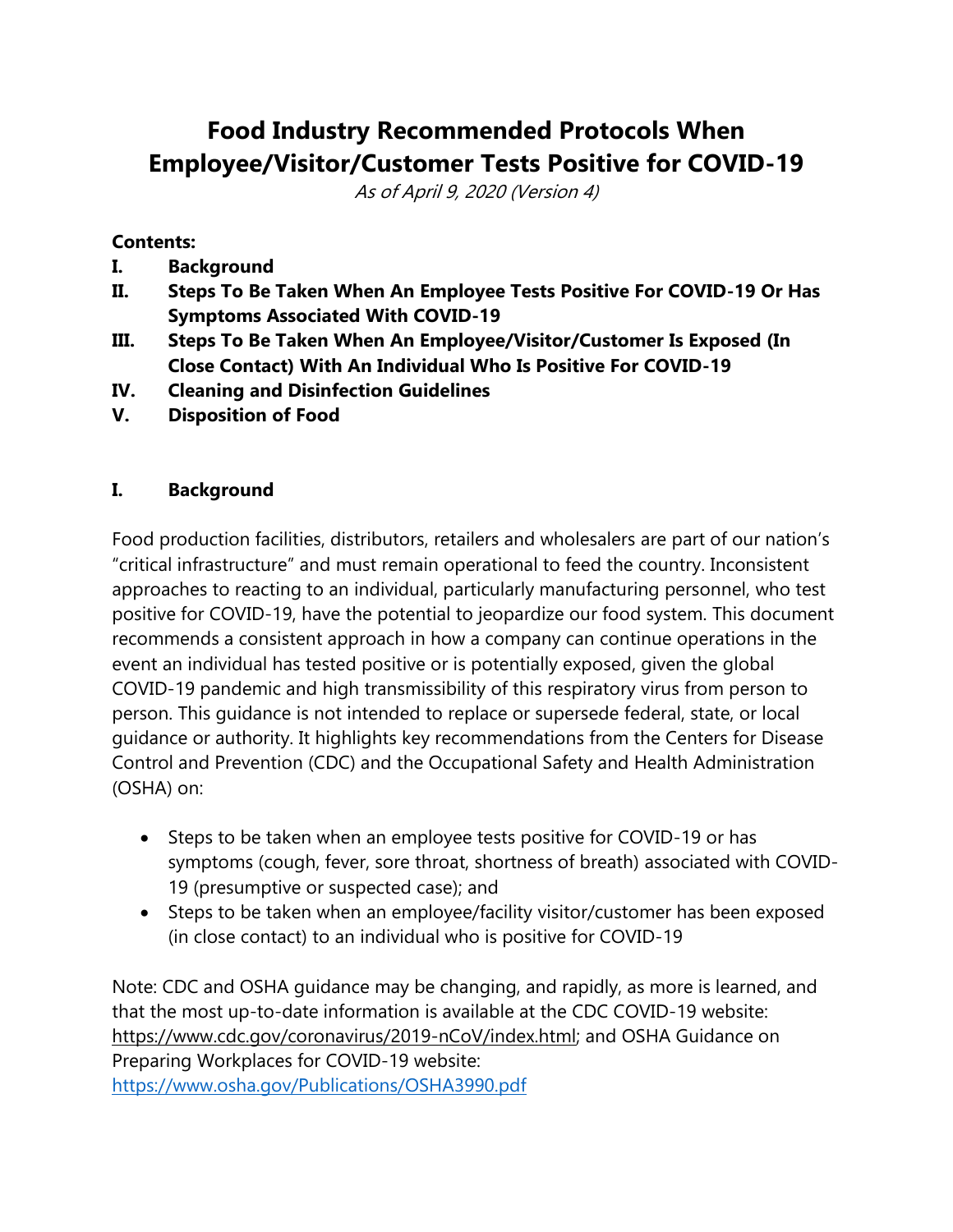## **II. Steps To Be Taken When An Employee Tests Positive For COVID-19 Or Is Presumed Positive Based on Symptoms Associated With COVID-19**

Food manufacturing facilities, distribution centers, wholesale and retail outlets should consider the following as they prepare for the potential that an employee may test positive for COVID-19 or is presumed positive based on disease symptoms.

- For an individual who has symptoms associated with COVID-19 (i.e., fever, cough, and/or shortness of breath) or has tested positive for COVID-19:
	- o If the employee is onsite at the facility, **send the employee home immediately**;
	- $\circ$  If the employee is at home, do not permit the employee to come to work
- Employees who have **not been tested but show symptoms** of acute respiratory illness are recommended to stay home and be excluded from work until they are free of fever (100.4° F [38.0° C] or greater using an oral thermometer), and any other related symptoms (i.e., cough and/or shortness of breath) for at least 3 days (72 hours), without the use of fever-reducing or other symptom-altering medicines (e.g. cough suppressants) AND at least 7 days have passed since symptoms first appeared.
	- o Employees should notify their supervisor
	- o Encourage the employee to contact their local health department and seek medical attention upon initial appearance of symptoms
- Employees **with a COVID-19 positive test\* who have stayed home (home isolated)** may be able to return to work under the following conditions:
	- o **If employee will not have a test** to determine if they are still contagious, they may be able to return to work after these three things have happened:
		- no fever for at least 72 hours since recovery (that is three full days of no fever without the use medicine that reduces fevers) AND
		- other symptoms have improved (for example, when cough or shortness of breath have improved) AND
		- at least 7 days have passed since symptoms first appeared
	- o **If employee will be tested** to determine if they are still contagious, they may be able to return to work after these three things have happened:
		- no longer have a fever (without the use medicine that reduces fevers) AND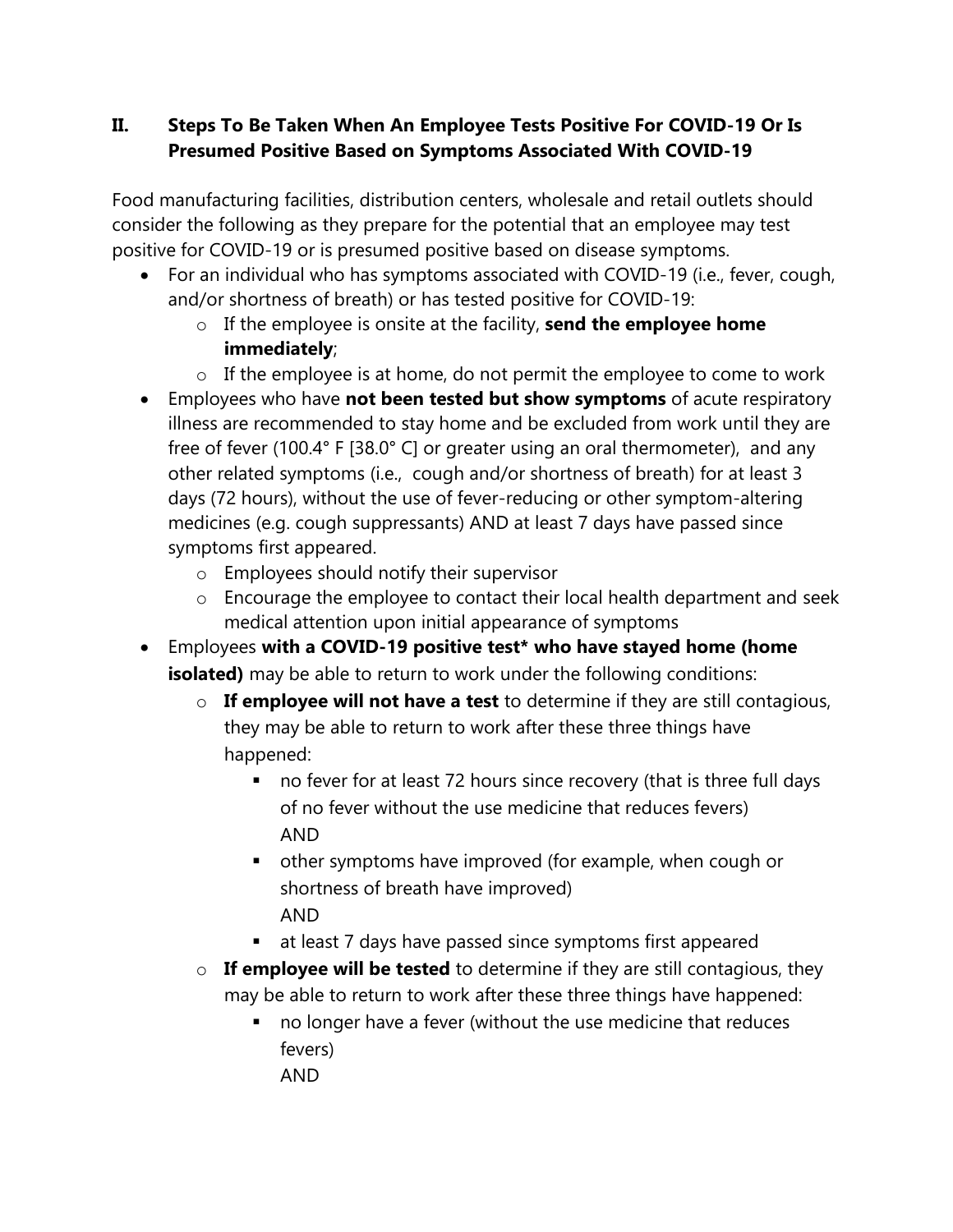- other symptoms have improved (for example, when cough or shortness of breath have improved) AND
- received two negative tests in a row, 24 hours apart. Doctor should follow [CDC guidelines](https://www.cdc.gov/coronavirus/2019-ncov/hcp/disposition-in-home-patients.html)

#### **\*For the most current CDC recommendations, see:**

[CDC's What To Do if You are Sick](https://www.cdc.gov/coronavirus/2019-ncov/if-you-are-sick/steps-when-sick.html)

- Contact other relevant third parties who may have been exposed
- Make an OSHA record/report if required. OSHA's recent guidance says such a report is required if:
	- o There is a confirmed (tested positive) case of COVID-19;
	- o It is contracted due to employee performing work-related duties; and,
	- o It meets other standards for OSHA reporting (for example, more than one day away from work, or medical treatment beyond first aid)
- Clean and disinfect surfaces to limit employee exposure. (see Cleaning and Disinfection Guidelines section below)
- A facility/location does not need to shut down as a result of an employee, visitor, or other individual testing positive for COVID-19 if the steps above are followed and the ill and potentially exposed individuals are appropriately addressed

## **III. Steps To Be Taken When An Employee/Visitor/Customer Is Exposed (In Close Contact) With An Individual Who Is Positive For COVID-19**

- Try to identify if employees have been exposed or potentially exposed to infected individuals. Unless advised by local authorities, other individuals in the facility should not be considered high risk for infection, do not require special treatment, and may continue working as normal (after surfaces are cleaned and disinfected, as described below).
	- o Exposure/Close contact is defined by CDC as:
		- within approximately 6 feet (2 meters) of a confirmed or suspected COVID-19 positive individual for a prolonged period, including within the 48 hours prior to symptom onset; close contact can occur while caring for, living with, visiting, or sharing a healthcare waiting area or room with a COVID-19 case; OR,
		- having direct contact with infectious secretions of a COVID-19 case (e.g., being coughed on)
	- o Short term exposure, such as walking past someone, is not "close contact"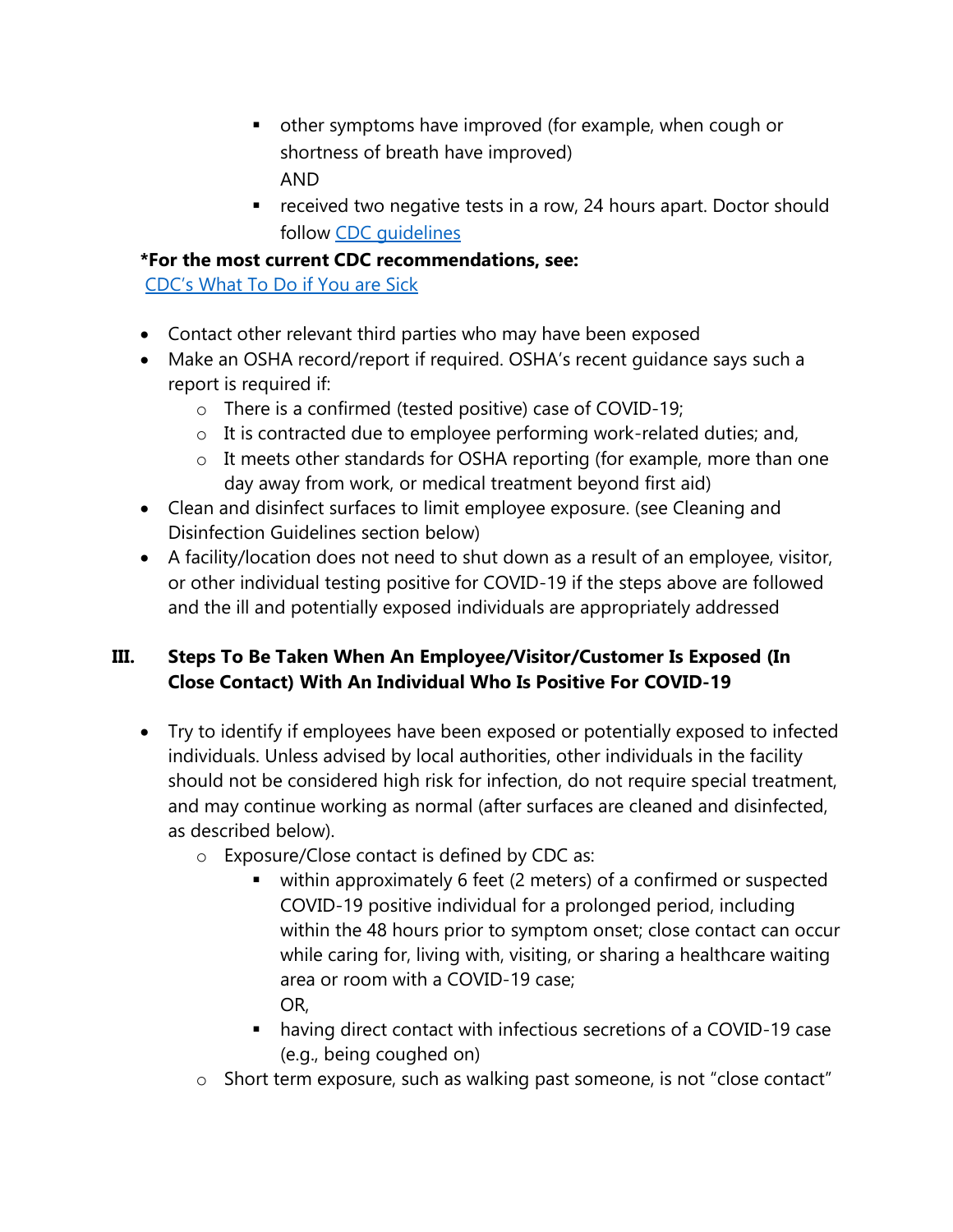- o In accordance with Health Insurance Portability and Accountability Act (HIPAA) requirements, inform individuals of potential exposure
- o Working with local authorities and the individuals' health care providers, consider if it is appropriate to take the following actions for employees who have been exposed to individuals with COVID-19 but are not showing symptoms:
	- CDC recommends that employers pre-screen these employees by measuring temperature and monitoring symptoms (e.g., cough, sore throat, shortness of breath and/or fever of 100.4° F [38.0° C] or greater using an oral thermometer) associated with COVID-19, prior to entering the facility [\(https://www.cdc.gov/coronavirus/2019](https://www.cdc.gov/coronavirus/2019-ncov/downloads/critical-workers-implementing-safety-practices.pdf) [ncov/downloads/critical-workers-implementing-safety](https://www.cdc.gov/coronavirus/2019-ncov/downloads/critical-workers-implementing-safety-practices.pdf)[practices.pdf\)](https://www.cdc.gov/coronavirus/2019-ncov/downloads/critical-workers-implementing-safety-practices.pdf).
	- CDC recommends regular monitoring of temperature using an infrared thermometer. When taking temperatures, employers should keep as much distance from employees as possible, wash their hands with soap and water before and after taking temperatures, and use gloves, if available. CDC provides some guidance on conducting [temperature screening](https://www.cdc.gov/coronavirus/2019-ncov/community/homeless-shelters/screening-clients-respiratory-infection-symptoms.html) in homeless shelters, which can also be used in food manufacturing facilities. For additional information about screening employees for COVID-19 symptoms, see *[guidance](https://static1.squarespace.com/static/5e7d1107dac60a6b3e3f098d/t/5e87363778809401b00ff99f/1585919544175/Employee+Screening+-+20200330_draft+final+%28002%29_SIGNED.pdf)* from the Food and Beverage Issue Alliance.
	- **EXTERG** These employees should wear a [face mask/covering](https://static1.squarespace.com/static/5e7d1107dac60a6b3e3f098d/t/5e8b7df8de0d171c25e37568/1586200057047/Proper+Usage+of+Face+Masks_6Apr2020_Version+2_SIGNED.pdf) at all times while in the workplace for 14 days since the time they might have been exposed or come in close contact with an infected individual. In addition the employee should practice [physical \(social\)](https://static1.squarespace.com/static/5e7d1107dac60a6b3e3f098d/t/5e873d0512a7e1791b02422b/1585921286374/2020-03-31+Emergency+Prevention+Measures+to+Achieve+Physical+%28Social%29+Distancing+in+Food+Manufacturing+Facilities+as+Related+to+COVID-19_SIGNED.pdf) [distancing](https://static1.squarespace.com/static/5e7d1107dac60a6b3e3f098d/t/5e873d0512a7e1791b02422b/1585921286374/2020-03-31+Emergency+Prevention+Measures+to+Achieve+Physical+%28Social%29+Distancing+in+Food+Manufacturing+Facilities+as+Related+to+COVID-19_SIGNED.pdf) as work duties permit, and continue to self-monitor for symptoms.
	- **EXPLOM** If symptoms arise, the employee should be sent home immediately and surfaces in their workspace should be cleaned and disinfected. Employees should also contact their local health department and physician to determine next steps.
- Clean and disinfect surfaces to limit employee/visitor/customer exposure. (see Cleaning and Disinfection Guidelines section below)

## \***The following can be helpful in assessing risk:**

• Estimation of the asymptomatic ratio of novel coronavirus infections. March 2020. International Journal of Infectious Diseases [https://www.ijidonline.com/article/S1201-9712\(20\)30139-9/pdf\)](https://www.ijidonline.com/article/S1201-9712(20)30139-9/pdf)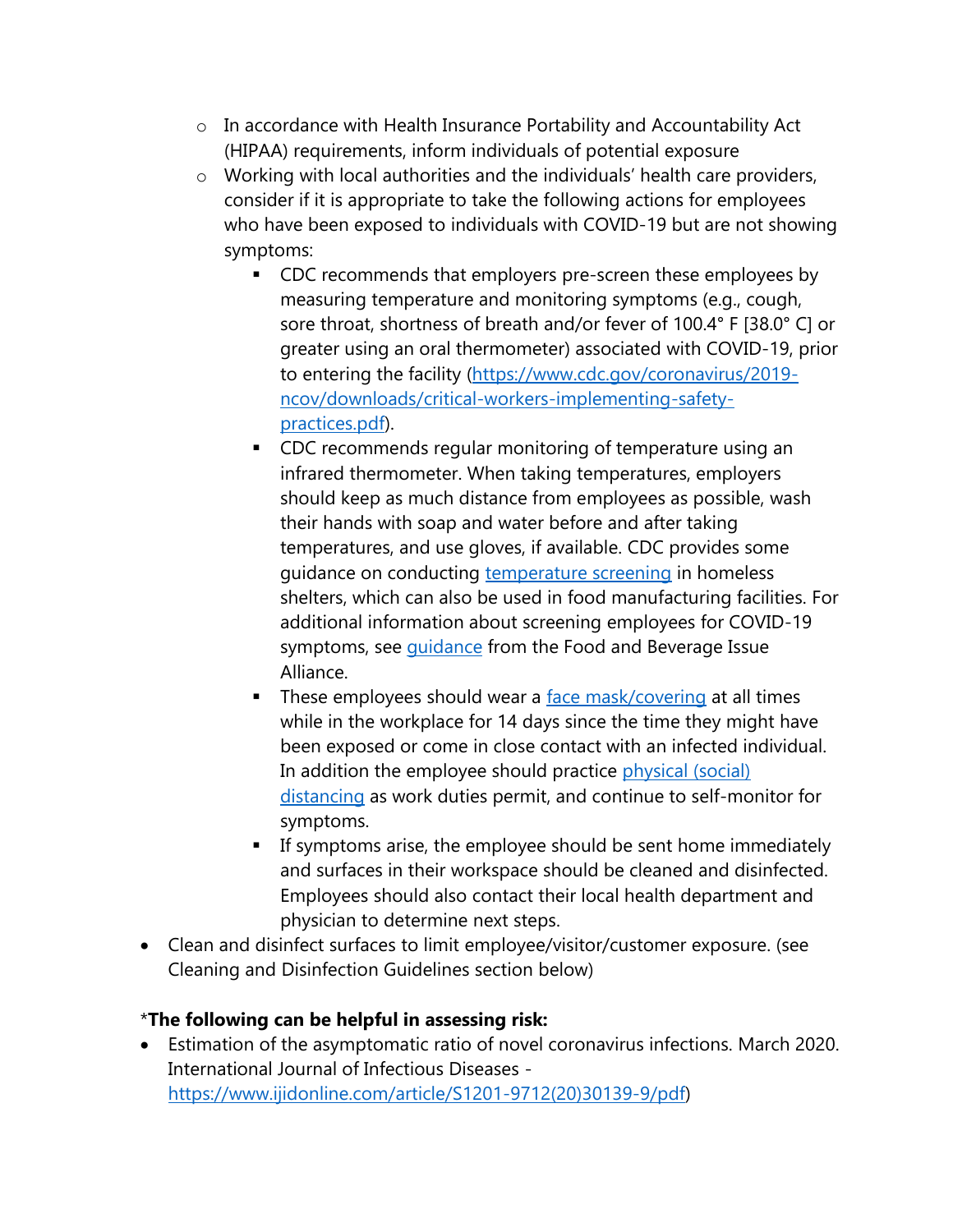- CDC COVID-19 Symptoms [\(https://www.cdc.gov/coronavirus/2019](https://www.cdc.gov/coronavirus/2019-ncov/symptoms-testing/symptoms.html) [ncov/symptoms-testing/symptoms.html\)](https://www.cdc.gov/coronavirus/2019-ncov/symptoms-testing/symptoms.html)
- Interim U.S. guidance for Risk Assessment and Public Health Management of Persons with Potential COVID-19 [\(https://www.cdc.gov/coronavirus/2019](https://www.cdc.gov/coronavirus/2019-ncov/php/risk-assessment.html) [ncov/php/risk-assessment.html\)](https://www.cdc.gov/coronavirus/2019-ncov/php/risk-assessment.html)

In the CDC Risk Assessment "[Interim US Guidance for Risk Assessment and Public Health](https://www.cdc.gov/coronavirus/2019-ncov/php/risk-assessment.html)  [Management of Persons with Potential Coronavirus Disease 2019 \(COVID-19\) Exposures:](https://www.cdc.gov/coronavirus/2019-ncov/php/risk-assessment.html)  [Geographic Risk and Contacts of Laboratory-Confirmed Cases](https://www.cdc.gov/coronavirus/2019-ncov/php/risk-assessment.html)" the CDC notes "some personnel fill essential (critical) infrastructure roles within communities. The Department of Homeland Security identifies Essential Critical Infrastructure Workforce at [https://www.cisa.gov/publication/guidance-essential-critical-infrastructure-workforce.](https://www.cisa.gov/publication/guidance-essential-critical-infrastructure-workforce) Based on the needs of individual jurisdictions, **and at the discretion of state or local health authorities, these personnel may be permitted to continue work following potential exposure to SARS-CoV-2 (either travel-associated or close contact to an individual who has tested positive for COVID-19),** provided they remain asymptomatic. Personnel who are permitted to work following an exposure should selfmonitor under the supervision of their employer's occupational health program including taking their temperature before each work shift to ensure they remain afebrile. On days these individuals are scheduled to work, the employer's occupational health program could consider measuring temperature and assessing symptoms prior to their starting work. Exposed healthcare personnel who are considered part of critical infrastructure should follow existing CDC guidance."

## **IV. Cleaning and Disinfection Guidelines**

- As soon as an employee is identified that has tested positive for COVID-19 or has symptoms associated with this virus, clean and sanitize the facility according to CDC guidance at [https://www.cdc.gov/coronavirus/2019](https://www.cdc.gov/coronavirus/2019-ncov/community/organizations/cleaning-disinfection.html) [ncov/community/organizations/cleaning-disinfection.html](https://www.cdc.gov/coronavirus/2019-ncov/community/organizations/cleaning-disinfection.html)
- Existing sanitation standard operating procedures (SSOPs) including cleaning and disinfection processes for food contact surfaces and processing equipment should serve to mitigate the SARS-CoV-2 hazard and the potential spread of SARS-CoV-2. With that said, other surfaces in the facility environment that are not routinely targeted in SSOPs may need to be targeted if the infected individual is known to have or could have come in close contact with them
- EPA registered disinfectants should be used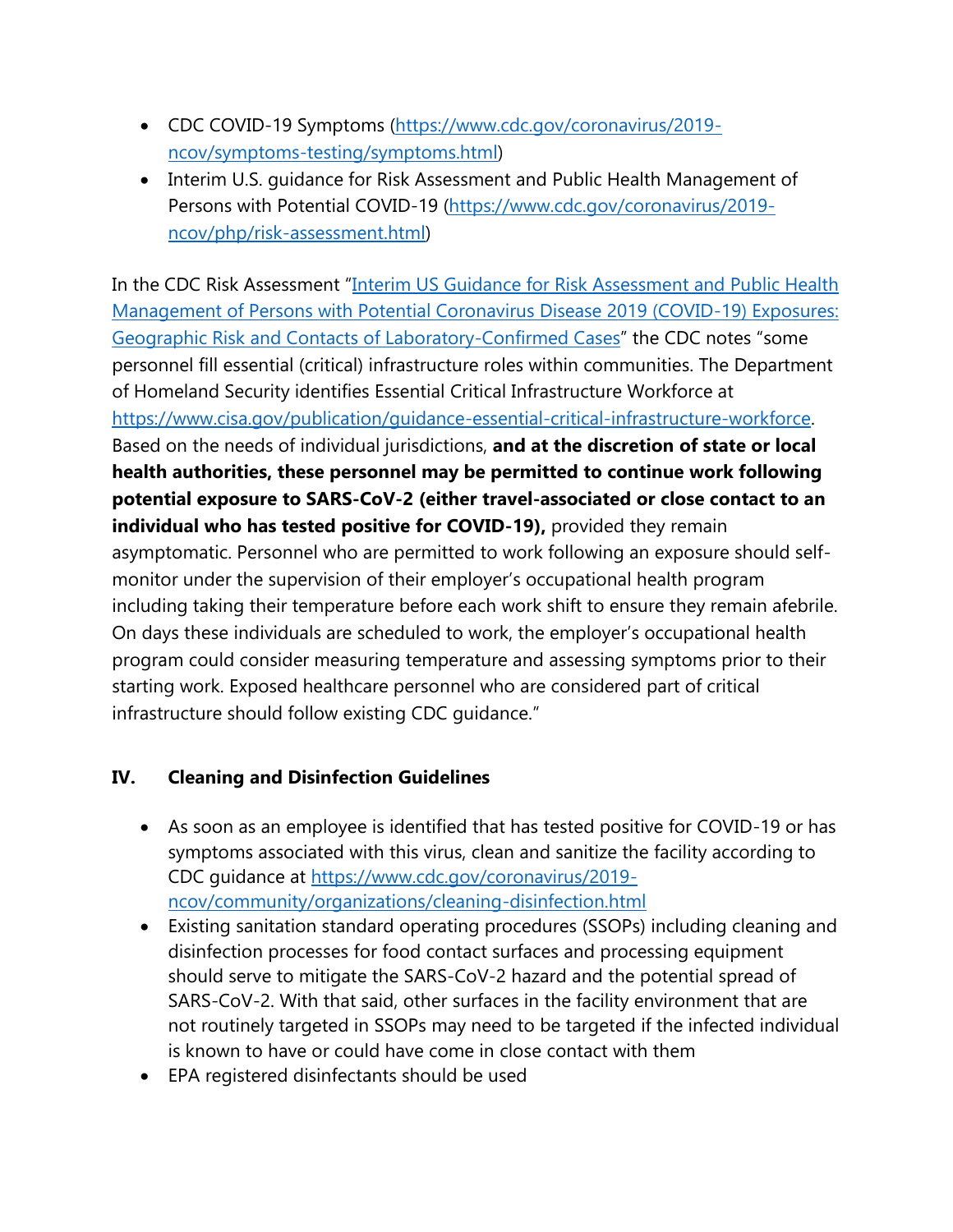- o There is a list of EPA-registered "disinfectant" products for COVID-19 on the [Disinfectants for Use Against SARS-CoV-2 list](https://www.epa.gov/sites/production/files/2020-03/documents/sars-cov-2-list_03-03-2020.pdf) that have qualified under EPA's [emerging viral pathogen program](https://www.epa.gov/pesticide-registration/guidance-registrants-process-making-claims-against-emerging-viral-pathogens) for use against SARS-CoV-2, the coronavirus that causes COVID-19
- o **IMPORTANT**: Check the product label guidelines for if and where these disinfectant products are safe and recommended for use in food manufacturing areas or food establishments
- Special attention should be paid to high contact surfaces such as: doorknobs, touch screens, control panels, time clocks, tabletops, breakroom/cafeteria facilities, handrails, handwashing stations, and restroom facilities
- CDC also recommends that facilities consider improving their engineering controls using the building ventilation system to:
	- o Increase ventilation rates
	- o Increase the percentage of outdoor air that circulates into the system [\(https://www.cdc.gov/coronavirus/2019-ncov/community/guidance](https://www.cdc.gov/coronavirus/2019-ncov/community/guidance-business-response.html)[business-response.html\)](https://www.cdc.gov/coronavirus/2019-ncov/community/guidance-business-response.html)

# **V. Disposition of Food**

- There is currently no evidence to support that the SARS-CoV-2 virus can be transmitted to humans through food or food packaging materials
- If practical, however, any packaging that has been in close contact with an individual who has symptoms associated with COVID-19 or has tested positive for COVID-19, could be wiped down with sanitizer
- The FDA does not anticipate that food will need to be held, recalled or withdrawn from the market due to possible exposure to SARS-CoV-2 through a person that has tested positive for the COVID-19 virus that works a food facility [https://www.fda.gov/food/food-safety-during-emergencies/food-safety-and](https://www.fda.gov/food/food-safety-during-emergencies/food-safety-and-coronavirus-disease-2019-covid-19)[coronavirus-disease-2019-covid-19](https://www.fda.gov/food/food-safety-during-emergencies/food-safety-and-coronavirus-disease-2019-covid-19)